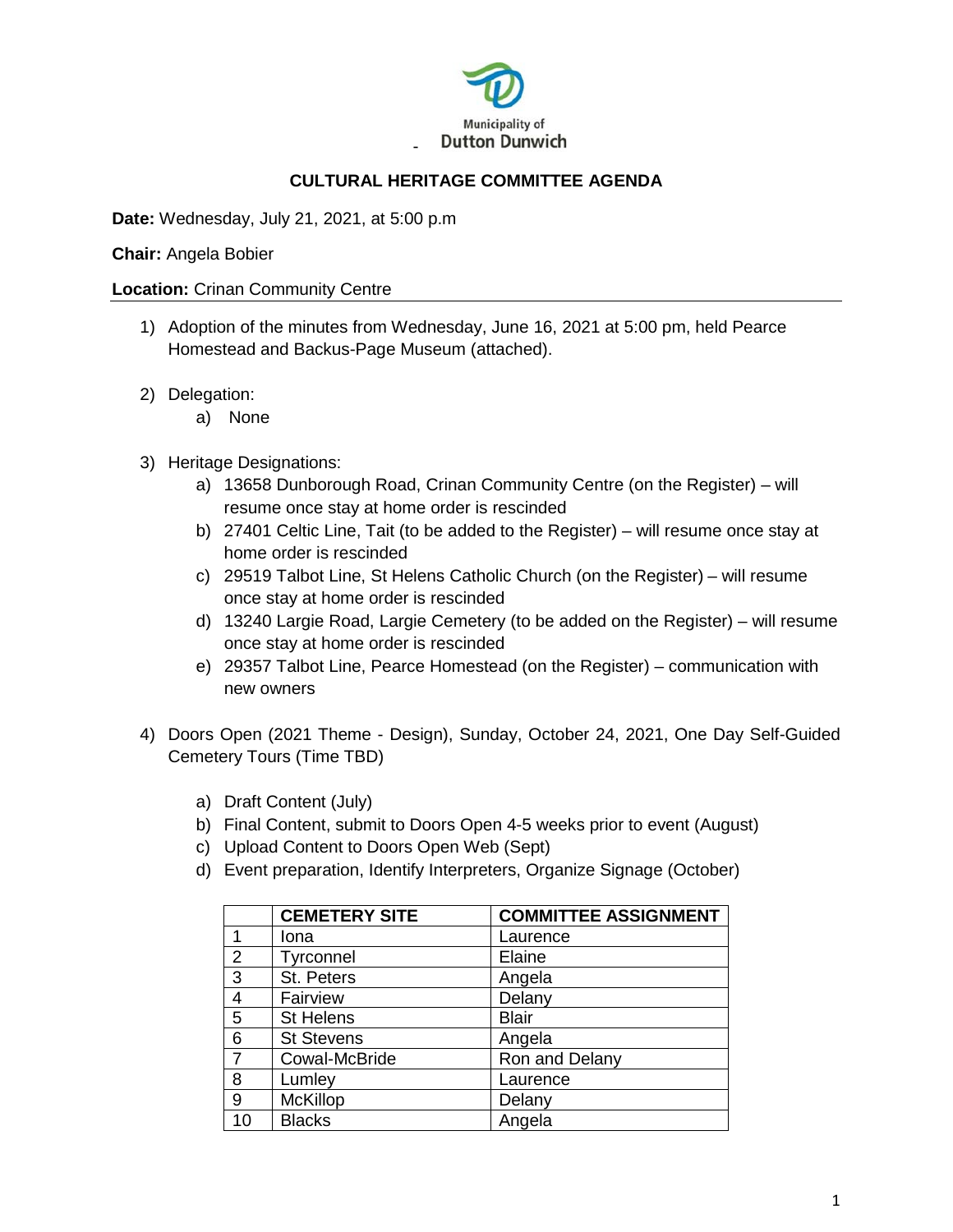- 5) On-Going Matters:
	- a) Iona Park Naming Recommendation (Lumley Park and Iona Hall)
	- b) Hamlet Interpretive Signs
	- c) Elgin County Cycling Mural Trail Project
	- d) Protocol on recycling materials from buildings slated for demolition
	- e) Port Talbot Bronze Federal Plaque Preplacement
	- f) New Regulations under the Ontario Heritage Act (Bill 108) Report to Council
	- g) Wood Windows Preservation Architectural Conservancy of Ontario Working Group
- 6) New business:
	- a) None
- 7) Upcoming Event(s):
	- a) Backus Page Museum, 8 weeks of Podcasts, starting June  $16<sup>th</sup>$ , 2021
	- b) Col. Talbot 250 Anniversary July 17 and July 18, 2021, event at Backus Page Museum
	- c) Merchant at the Museum, August 21 and August 21, 2021, event at Backus Page Museum
	- d) Heritage Committee Training TBD
	- e) Wallacetown Fair 2021 Driving Tour (161th Edition Superheros Theme), October 2/21 to October 3/21 Pre-Registration Required
	- f) Doors Open 2021, various locations Sunday, October 24, 2021 (Time TBD)
- 8) Meeting adjournment.

**Next Meeting:** The next meeting will be held Wednesday, August 19, 2021, at 5:00 p.m. (Location TBD).

**Next Meeting Chair:** TBD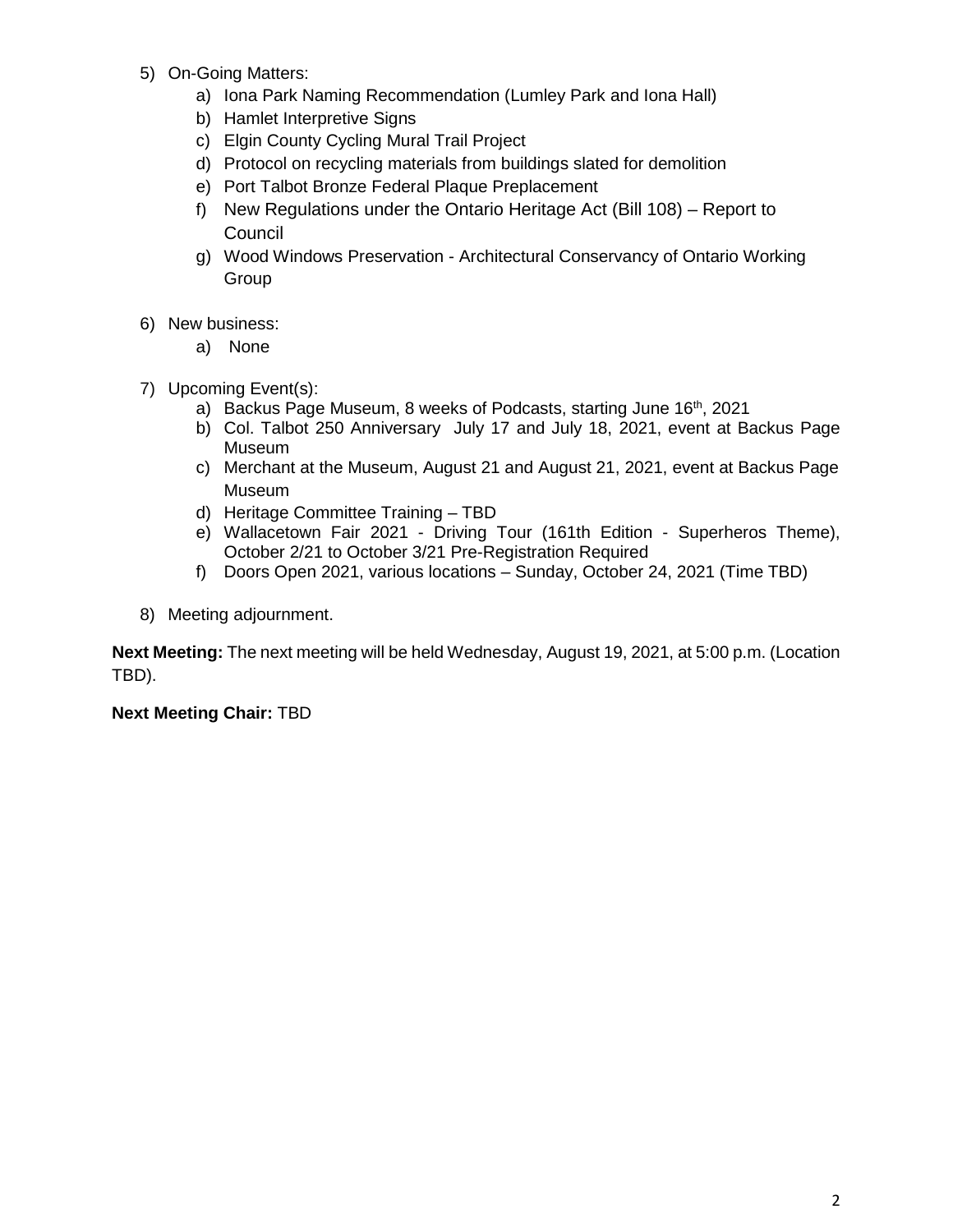

# **CULTURAL HERITAGE COMMITTEE MINUTES**

June 16, 2021 at 5:00 pm - 29357 Talbot Line (Pearce Homestead Tour) and Backus-Page Museum immediately following.

**Present (Tour):** Laurence Grant, Elaine Brown, Delany Leitch and Tracey Pillon-Abbs – Planner

**Present (Meeting):** Angela Bobier, Laurence Grant, Elaine Brown, Delany Leitch and Tracey Pillon-Abbs – Planner.

**Regrets:** Ron Ross, Blair Ferguson, Deputy Mayor Hentz and Kate Morreau - Executive Assistant.

After the tour, Laurence chaired and called the meeting to order at 5:40 pm.

#### **Approval of the Agenda**

**Motion to approve the Agenda by Elaine and seconded by Delany. CARRIED.**

#### **Adoption of the Minutes – May 19, 2021**

Laurence asked if there were any errors or omissions. Elaine noted that the minutes of the last meeting should be corrected to indicate that the 4H event was still pending.

### **Motion to adopt the amended minutes of May 19, 2021 by Elaine seconded by Angela. CARRIED.**

#### **Delegation** - NONE

#### **Heritage Designation/Register Updates**

- a) 13658 Dunborough Road, Crinan Community Centre Designation will resume once stay at home order is rescinded. The next meeting will be held at the Centre and a tour will be provided.
- b) 27401 Celtic Line, Tait Designation will resume once stay at home order is rescinded.
- c) 29519 Talbot Line, St Helens Catholic Church Designation will resume once stay at home order is rescinded.
- d) 13240 Largie Road, Largie Cemetery Designation will resume once stay at home order is rescinded.
- e) 29357 Talbot Line, Pearce Homestead The Tour confirmed that there were heritage features to the home and property. The Committee (Deputy Mayor Hentz or Blair) will contact the new owners to inquire if there is any interest in designation.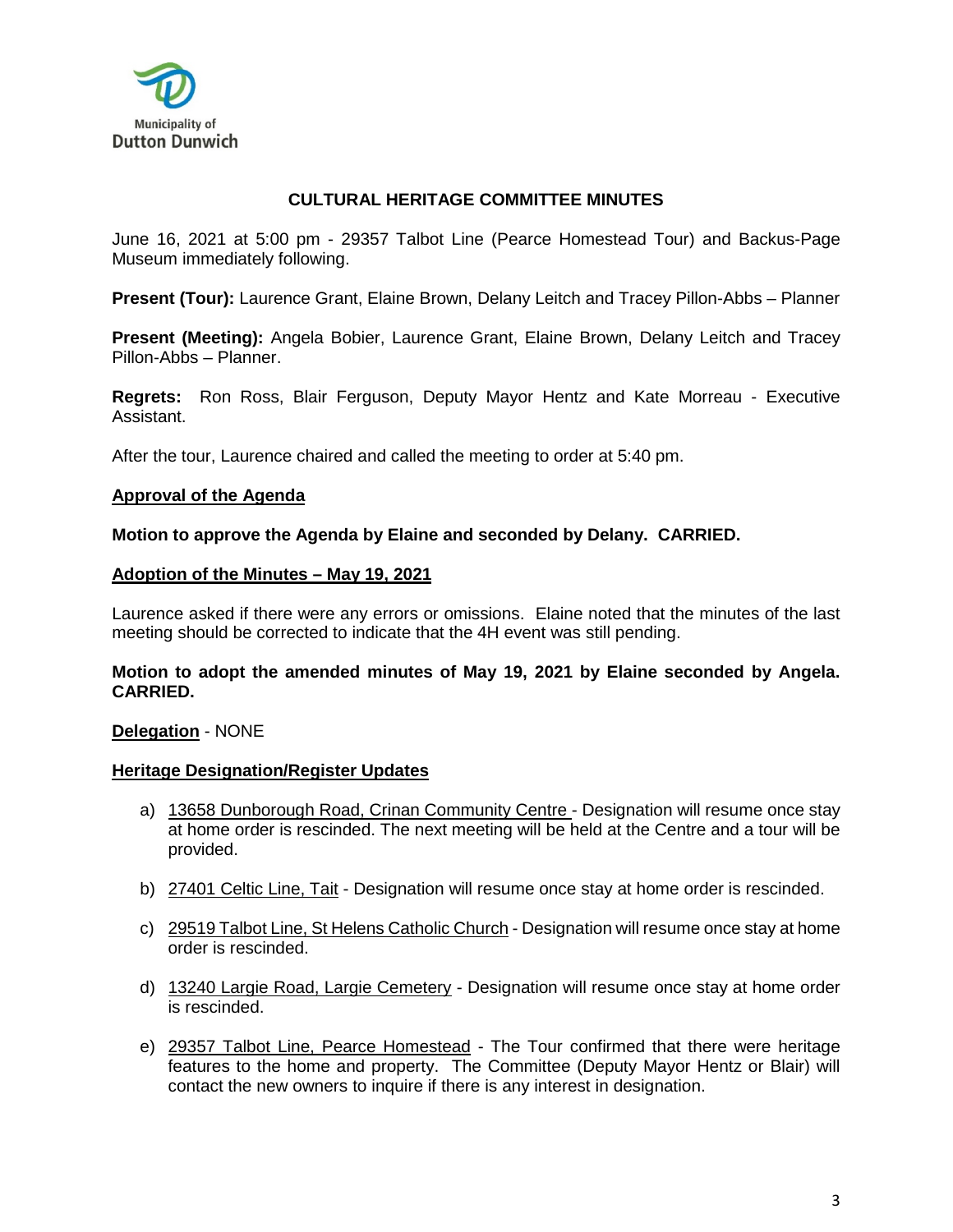# **Doors Open (2021 Theme - Design)**

The Committee reviewed a sample brochure template provided by Delany and the list of cemeteries provided by Angela. The following cemeteries have been identified for the event.

|                         | <b>CEMETERY SITE</b> | <b>COMMITTEE ASSIGNMENT</b> |
|-------------------------|----------------------|-----------------------------|
|                         | Iona                 | Laurence                    |
| $\overline{\mathbf{c}}$ | Tyrconnell           | Elaine                      |
| 3                       | St. Peters           | Angela                      |
| 4                       | Fairview             | Delany                      |
| 5                       | St Helens            | <b>Blair</b>                |
| 6                       | St Stevens           | Angela                      |
| 7                       | Cowal-McBride        | Ron and Delany              |
| 8                       | Lumley               | Laurence                    |
| 9                       | McKillop             | Delany                      |
| 10                      | <b>Blacks</b>        | Angela                      |

The Committee will work on completing research with a focus on design of unique headstones and feature of key people.

A map will be required for each cemetery and the possible use of QR codes, signs or flags to help people locate each grave site on the day of the event.

The goal is to have content ready for July, review content with Committee for August, upload content to the doors open website for September and hold the event in October.

## **Ongoing Matters**

- Iona Park Naming Recommendation Lumley Park Nothing to update.
- Hamlets Interpretive Signs New sign research in progress.
- Elgin County Cycling Trail Project Nothing to update.
- Protocols on Recycling Materials from Demolished Buildings Tracey confirmed that she has received some samples from other municipality and is currently reviewing.
- Port Talbot Bronze Federal Plaque Replacement Nothing to update.
- Ontario Heritage Act (Bill 108) Effective July 1, 2021 the new regulations will commence. Tracey provided a brief summary of the key changes to the Ontario Heritage Act. The Environmental Registry of Ontario is reviewing the Draft Tool Kits and indicate that they will be ready in the fall.
- Wood Windows Preservation Architectural Conservancy of Ontario Working Group Laurence provide an update. Item to stay on the agenda.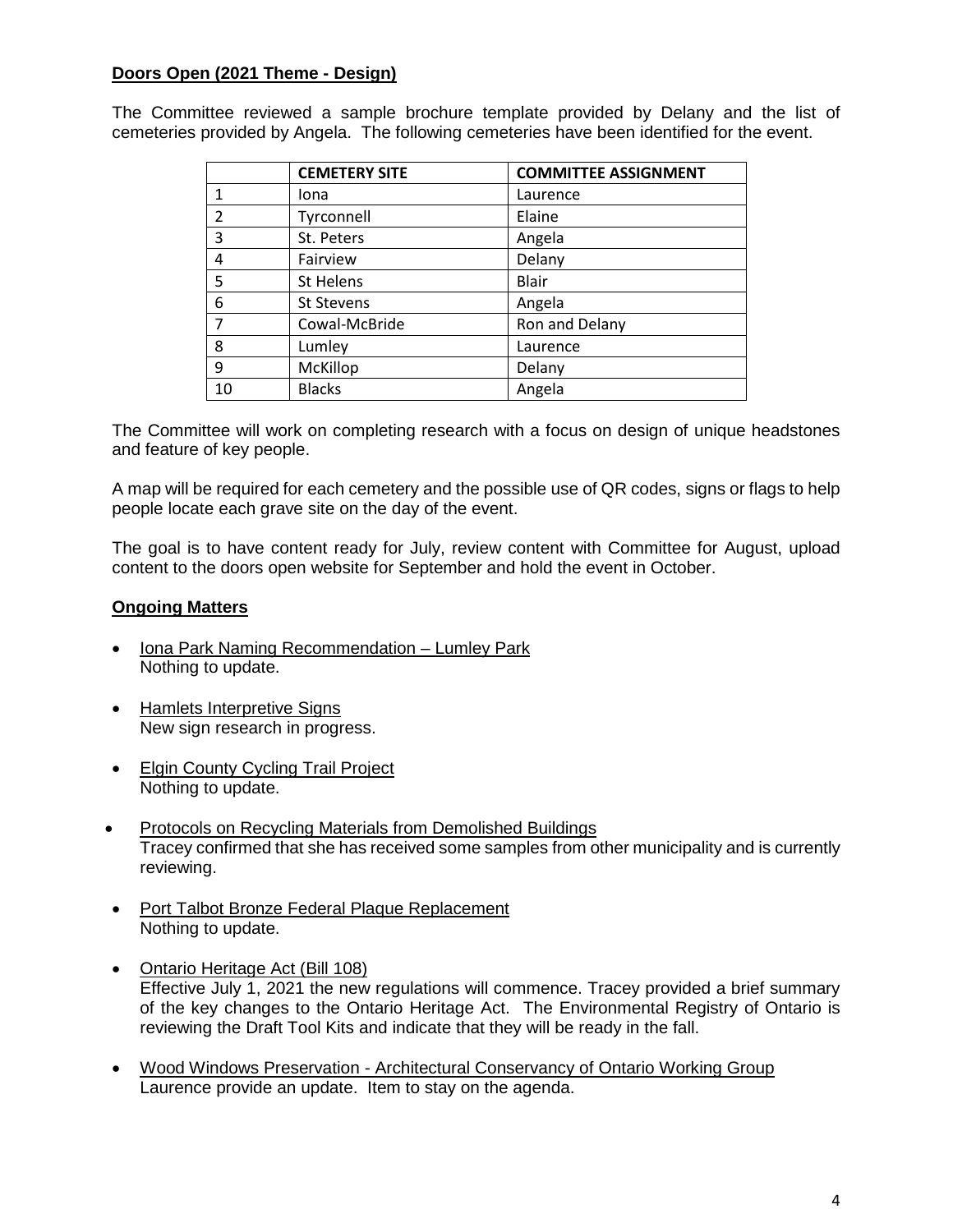## **New Business**

Angela explained that CTV London had reported a new Virtual Reality St Thomas. It is a new augmented reality app launched in St. Thomas which is bringing history and culture to life in the city. It is located at the cenotaph in St. Thomas. The app brings up virtual poppies and users can click on profiles of local soldiers. There are five experiences in the city, with others in London. Port Stanley will be added later this year. In a partnership with Elgin County Museum, and funded by the Donna Evans Bushell Estate, the app will allow people to get history and culture on their smartphone. The Thames Valley District School board (TVDSB) has approved the use of the app on all devices.

An error was noted regarding where Mr. Sifton was from, which Angela has contacted the Elgin County Museum to see if it can be updated.

### **Upcoming Events**

- a) Backus Page Museum, 8 weeks of Podcasts, starting the week of June 16, 2021.
- b) Col. Talbot 250 Anniversary, July 17 and July 18, 2021, event at Backus Page Museum.
- c) Merchant at the Museum, August 21 and August 21, 2021, event at Backus Page Museum.
- d) Heritage Committee Training TBD.
- e) Wallacetown Fair 2021 Driving Tour (161th Edition Superheroes Theme), October 2, 21 to October 3, 21 pre-registration required.
- f) Doors Open 2021, various locations Sunday, October 24, 2021 (Time TBD).

## **Meeting Adjournment**

The next meeting will be held on Wednesday, July 21, 2021 at 5:00 p.m., at the Crinan Community Centre.

**Next Meeting Chair –** Angela will chair the next meeting.

## **Motion to adjourn by Angela and Seconded by Elaine. CARRIED.**

The meeting adjourned 6:52 pm.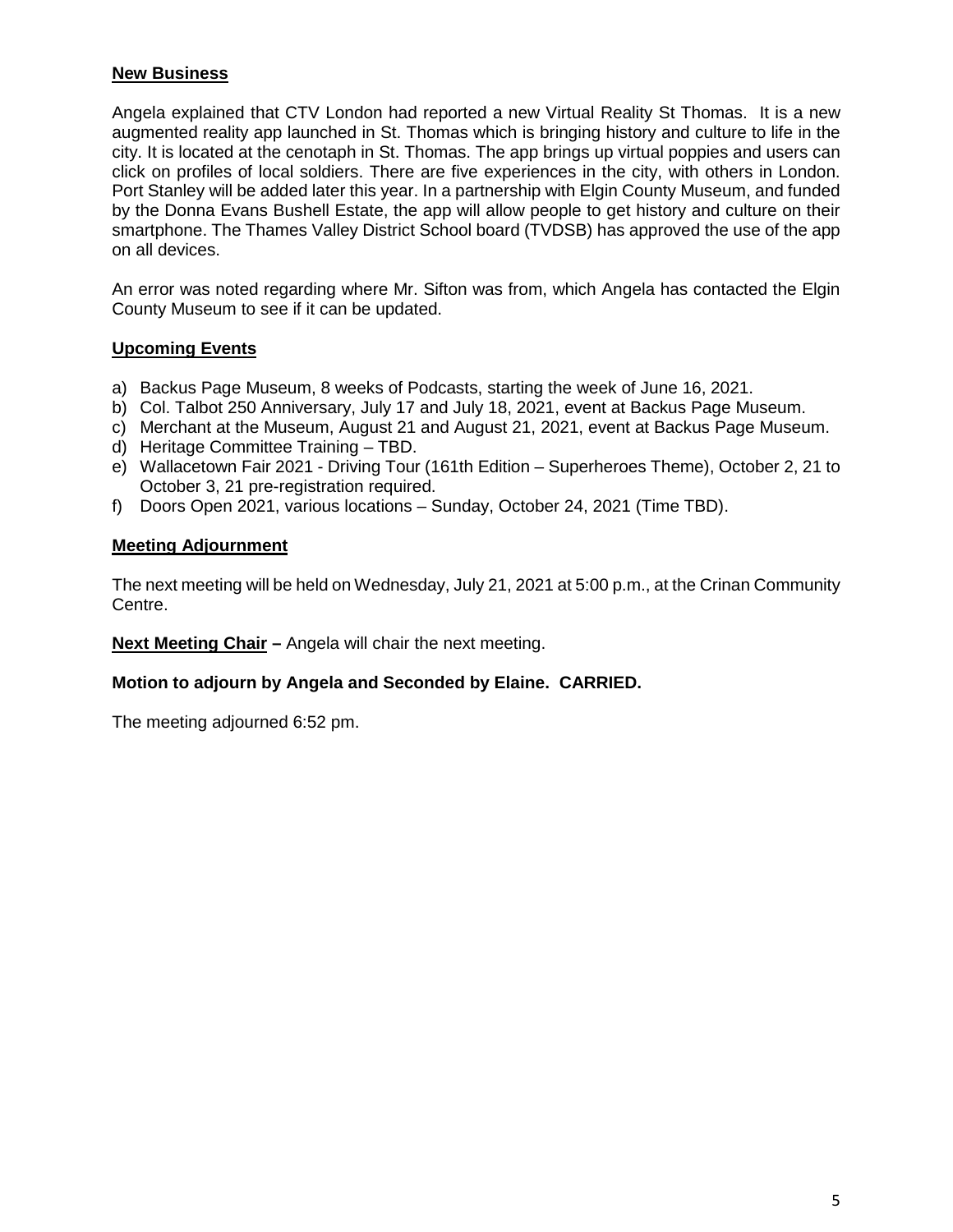

| TO:          | Mayor and Members of Council           |
|--------------|----------------------------------------|
| <b>FROM:</b> | Tracey Pillon-Abbs, MCIP, RPP, Planner |
| <b>DATE:</b> | July 14, 2021                          |

**SUBJECT:** New Regulations under the Ontario Heritage Act (Bill 108)

# **RECOMMENDATION:**

THAT Council of the Municipality of Dutton Dunwich **RECEIVES** the report pertaining to the New Regulations under the Ontario Heritage Act (Bill 108), for information.

# **BACKGROUND:**

On May 2, 2019, the Minister of Municipal Affairs and Housing (MMAH) introduced "More Homes, More Choice: Ontario's Housing Supply Action Plan" and the supporting Bill 108 – the proposed More Homes, More Choice Act. The Province stated that the objective of these initiatives is to ensure more housing choice/supply and address housing affordability.

The Ontario Heritage Act (OHA) was one of 13 provincial statutes impacted by Bill 108.

The Ministry of Tourism, Culture and Sport (MTCS) has announced that the new regulations (O' Reg 385/21) for the OHA have been proclaimed and are in full force and effect as of July 1, 2021.

The revised Ontario Heritage Tool Kit, which provides guidance for the implementation of the new regulations, was released in draft for public comment to the Environmental Registry of Ontario (ERO) on June 1, 2021. The deadline for comments to the ERO was July 1, 2021.

The purpose of this report is to summarize the new regulations.

## **COMMENTS:**

Many of the regulations are procedural and provide clarity on the new processes that were included in Bill 108. The following is a summary.

- 1. New requirement for listing non-designated properties on the municipal register.
- 2. Changes to the designation process: